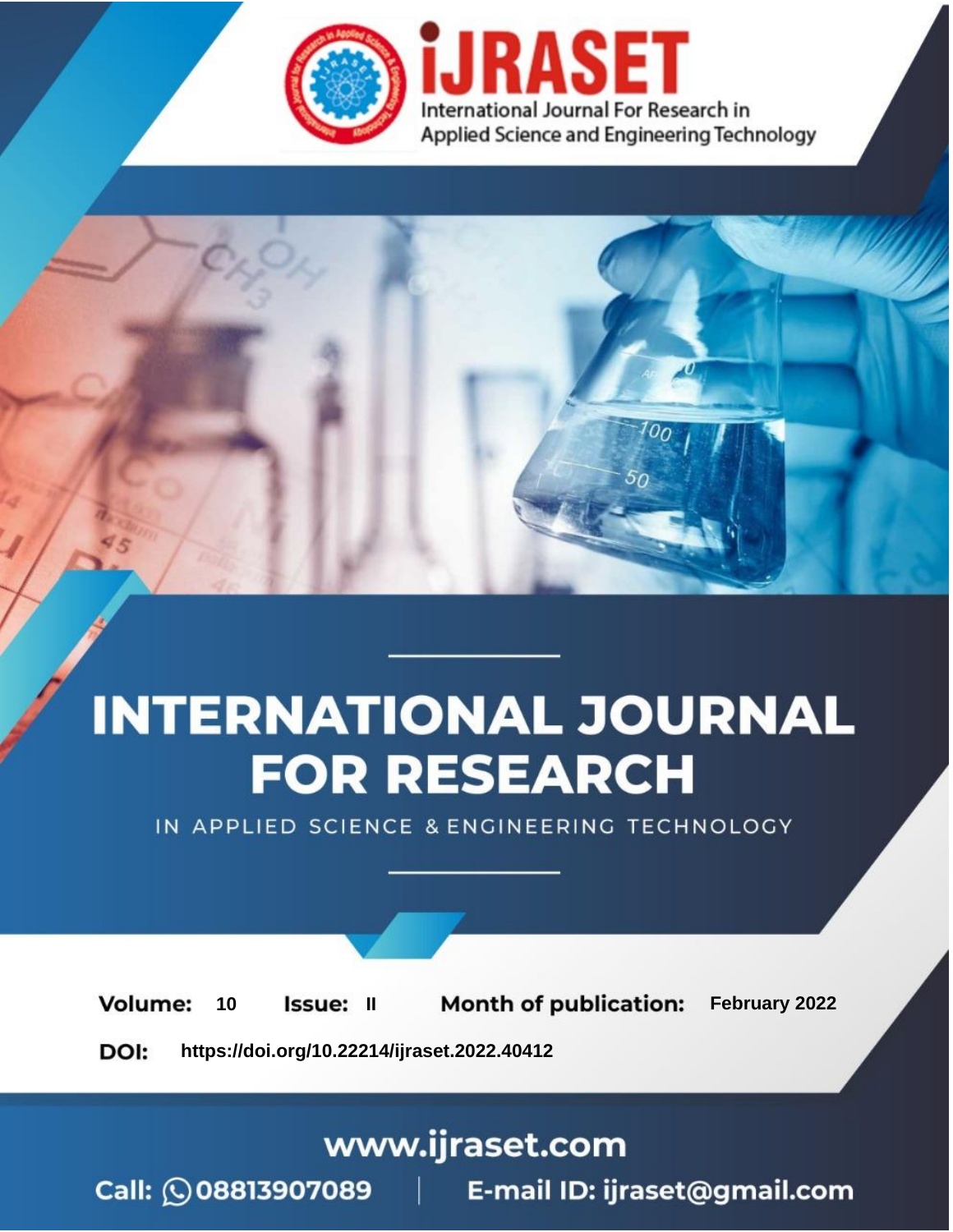### **Overview of Formulation of Triangulation Network Model Using Simulate Environment for Co-Operative Communication in WSN Using Matlab**

Ganesh Dighorikar<sup>1</sup>, Alankar Hedaoo<sup>2</sup>, Kavi Katekhaye<sup>3</sup>, Khushali Zode<sup>4</sup>, Prof. Vivek. N. Mahawadiwar<sup>5</sup>

*1, 2, 3, 4 Student, Department of Electronics Engineering, K. D. K. C. E. Nagpur, India <sup>5</sup>Professor, Department of Electronics Engineering, K. D. K. C. E. Nagpur, India*

*Abstract: Wireless Sensor Networks (WSNs) gained universal attention now a day owing to This innovative is sensing technology to incorporate an immense number sensor nodes or motes set up in an area of perceive any continuously are fluctuating physical to phenomena. These tiny sensor nodes sense and process the sensed data and transfer this information to a base station or sink via radio frequency (RF) channel. The small size of these sensors is an advantage as it can be easily embedded within any device or in any environment. This feature has attracted the use of WSNs in immense applications especially in monitoring and tracking; the most prominent being the surveillance applications. But this type of tiny sizes of sensors to nodes restricts to resourcing capabilities. Usually to WSNs are install to application area to the human intervention of quite risk and difficult. The sense information might to need to taking the critical decisions to emergency applications. So maintaining the connectivity of the network is of utmost importance. The efficient use of the available resources to the maximum extend is a necessity to prolong the network lifetime. Most of research the area of WSNs has concentrate on energy efficiency where the design of energy efficient routing protocols plays a major role. The triangulations rules were applied for 20, 50 and 100 nodes demonstration for WSNs integrated with co-operative communications.* 

#### **I. INTRODUCTION**

In this project we will simulate the triangular network modelling using a wireless sensor network (WSN) for co-operative communication in Matlab. Wireless sensor network will be designed and simulate in a Matlab software in order to design a triangular network and simulate it for co-operative communication. Cooperative communication refers to selecting multiple forwarding nodes for data at the same time is provides of additional flexibility and declare new functions for the network layers. Cooperative communication of need to considering various energy save measures. The high dynamic network save energy of maintain the reliability to nodes an important research to directions. Through the multiple forwarding nodes is used in existing cooperative communication protocols to improving the reliability to the nodes. The reliability model is unpredictable. More, using to sleep the sensing nodes to saving energy isn't considers. Therefore it is new cooperative communication to algorithms is needed. Multi-agent to route planning is the newly research directions of intelligent agents to transmissions. Multi-agent route are to overlapping between route, which results in energy waste. Furthermore, it is the necessary to studies new multi-agent routing algorithms. The recent years, wireless sensor networks (WSNs) are the important parts of Internet of Things. They are undergoes tremendous developments . The wireless channels of WSN in the IoT changing dynamical and resources of nodes is limited. It is the great challenges to provide high-performance of communication, especially to multimedia communications. The Cooperative communications is consider the solution of this challenges, this is scalable, to energy efficient to faults tolerant. The IOT have been applied to various field and form intelligence. WSN is the network layer of the IoT. Although intelligence of mobile agent, data and deploys tasks are collected. The optimization of algorithms can cooperative communication to intelligent mobile agents is studied. The specific contributions are as follows. (1) In this aspects of cooperative communications technology a new cooperative communication algorithm KCN (k-cooperative node) is to be proposed. K cooperative nodes for the transmission is using in each hop. Moreover, the reliability of transmission in dynamic network is improved. (2) To Intelligent mobile agents have a view to the whole networks. Sink node centralizes the planning of proxy routing. The proxy is routing can be control by using programming. In this fact, the idea of this software defining networks have been applied to the realization of intelligent agents. This paper the multiagents routing plan algorithms is study, and the directional sources of grouping based on multi-agents itinerary planning (D-MIP) are proposed.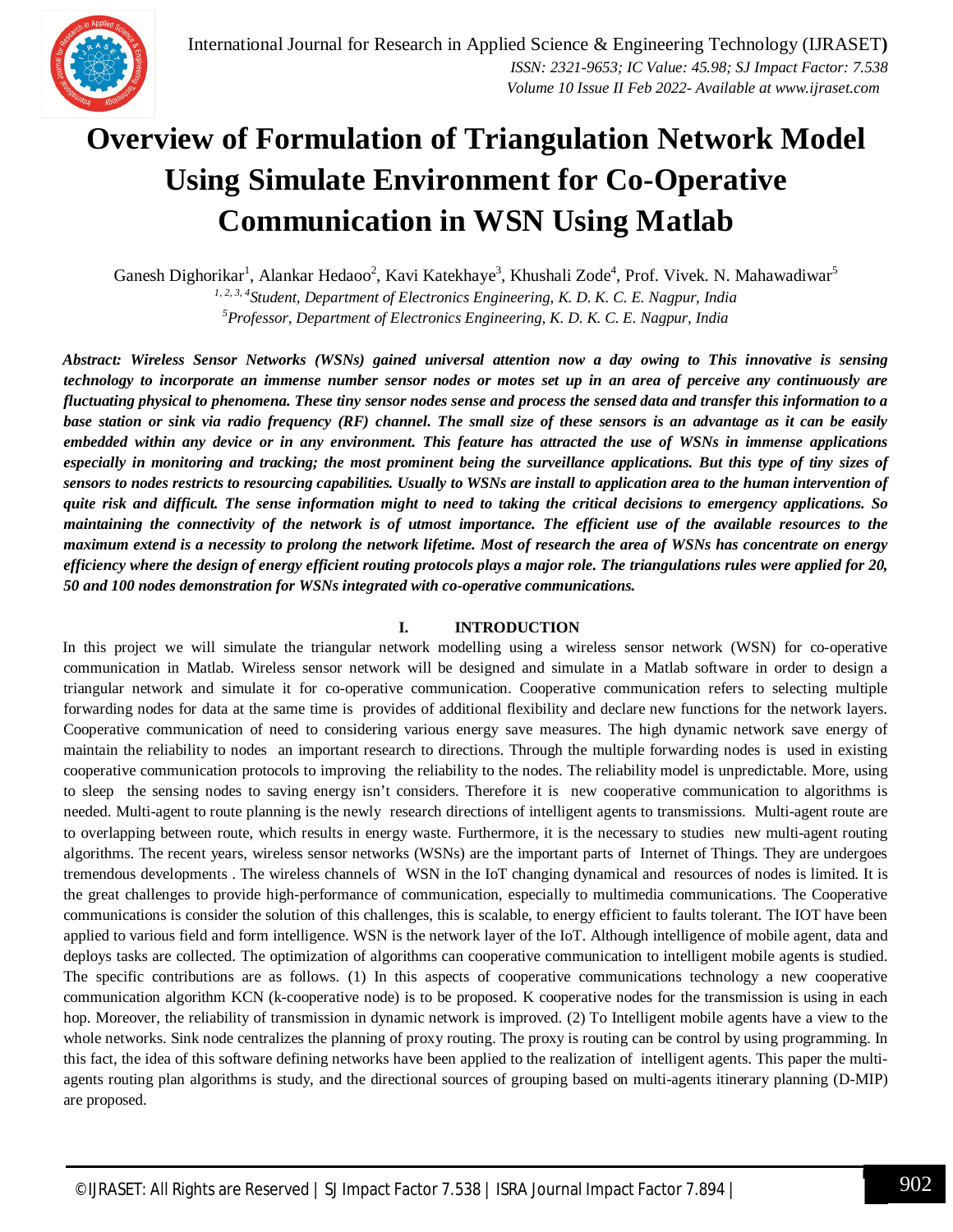

International Journal for Research in Applied Science & Engineering Technology (IJRASET**)**  *ISSN: 2321-9653; IC Value: 45.98; SJ Impact Factor: 7.538 Volume 10 Issue II Feb 2022- Available at www.ijraset.com*

The remainder of the paper is structured as follows. Section 2 introducing the currents research progressing and the shortcomings. In Section 3, a new cooperative communication algorithm KCN is proposed. The algorithm uses K cooperative nodes per hop for transmission, which improves the reliability of transmission in dynamic network. Section 4 studies the multi-agent routing planning algorithm and proposes the directed source packet multi-agent routing planning algorithm. Section 5 is describing the experimental processing to result analysis. In this Section 6 summarized to whole papers and the puts forwarding the next research plans.

#### **II. OVERVIEW**

Wireless Sensor Networks (WSNs) have gained universal attention now a day's owing to advancements made in fields of informations and the communication technologies and the electronics fields. Cooperative communication takes advantage of the wireless medium's broadcast nature and allows terminals to relay information to one other. The signals may be processed in the following way by intermediate relay terminals.

A relay receives the signal, amplifies it, and then retransmits it at the following phase in this scheme.

This style of operation places less processing stress on the relay, resulting in a substantially shorter latency, and is thus frequently used for time-sensitive traffic like as speech and live video.

A key concern with such techniques is noise amplification This innovative sensing technology incorporate an immense number of sensor nodes or motes set up in an area to perceive any continuously fluctuating physical phenomena. If any nodes running out of the power, the entire networks connectivity collapses and the intending of the deployments might be futile. Because of the reasons most of the research in area of the WSNs have concentrated on energy efficiency where the design of energy efficient routing protocols plays a major role. The triangulations rules were applied for 20, 50 and 100 nodes demonstration for WSNs integrated with co-operative communications.

#### **III. TOPOLOGY**

Protocols of Communication in simulate is A huge number of sensor nodes are deployed to acquire complete information about the area of interest. Data congestion can arise when all of these sensor nodes try to connect with the base station or sink at the same time. proposes a new congestion control technique. To minimised packet losses, the buffer in each nodes is to be modified dependent on downstream data transfers in the process. This algorithm's performance were tested by the simulate the model in the MATLAB software . The time stamped with data transmission will not be the same for all nodes if each node works on a separate clock time. Thus result, synchronising the time for all the nodes are critical. proposes a time synchronisation approach for neighbouring nodes based on the Gradient Time Synchronization Protocol (GTSP), , which is designed for accurate clock synchronisation of neighbouring nodes in a network simulator

The data gathered at the sensor nodes must be sent to the base station or sinks. This necessitates the use of a reliable communication protocol. In order to turn on and off the radios, a sleep scheduling technique is described in. The radio is turned on and off as a contiguous link scheduling problem, which is modelled in a  $C_{++}$  simulator. proposes a hierarchical routing protocol that is an optimised Low Energy Adaptive Clustering (LEACH) protocol. LEACH is a clustering-based energy-saving mechanism based on the assumption that all nodes have the same amount of energy.

Because nodes do not utilise the same amount of energy in actuality, an efficient LEACH is proposed in this approach. The method assigns time slots to each node. When a node does not send data during its time slot, another node takes over the slot and transmits data. This decreases the time it takes for other nodes to respond, resulting in more effective use of the available resources. In OMNeT++, the algorithm's performance was evaluated constructs a data gathering tree and proposes an energy efficient scheduling strategy. The algorithm is designed to reduce state transitions and, as a result, energy usage. For scheduling, this algorithm use the Time 3 division multiple access (TDMA) technique.

Subsets of the sensors' actions are separated into different groups, and time slots are scheduled in advance.

As, the entire network is separated into several groups. Each group in the network consists of a parent and children node. The children's nodes will send data to the parent, who will then send data to the sink within the time frame given. To verify the model's performance, it was simulated in NS2.34. There are over 20,50 and 100 WSN frameworks integrated with co-operative communication to choose from. A few frameworks were chosen and examined from among all the simulation environments. The following factors were taken into account when choosing a simulation platform: co-simulation with MATLAB®, operating system support, programming language implementation and API, number of nodes that could be simulated at the same time, documentation, latest version availability, ZigBee® support, and potential installation issues. MATLAB® plays a significant part in the design because the goal is to integrate the software model and hardware prototype.

As a result, the simulation environment must be able to interface with MATLAB®/Simulink® in real-time.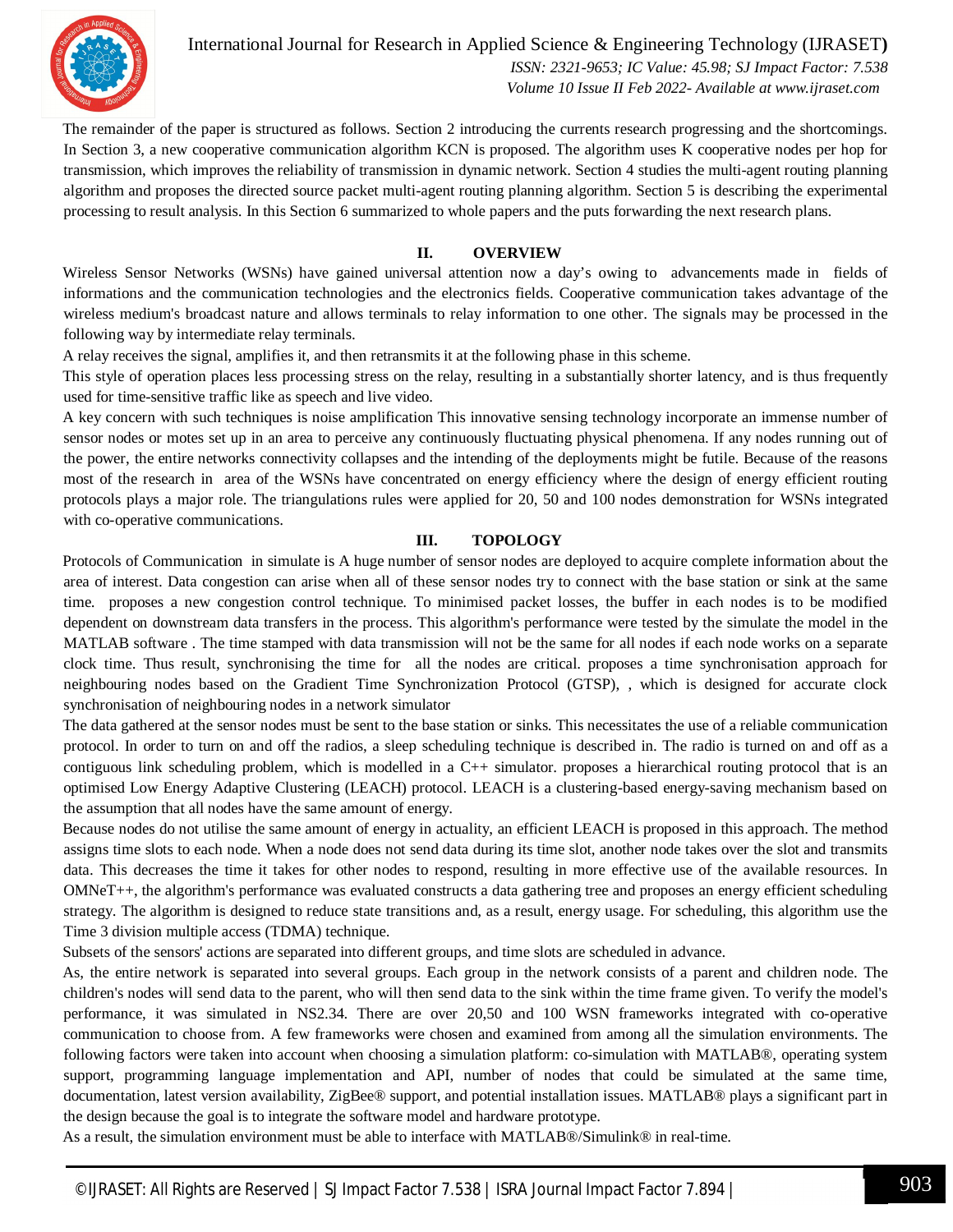International Journal for Research in Applied Science & Engineering Technology (IJRASET**)**



 *ISSN: 2321-9653; IC Value: 45.98; SJ Impact Factor: 7.538 Volume 10 Issue II Feb 2022- Available at www.ijraset.com*

#### **IV. CONCLUSION**

WSNs are used for various applications in our daily life. Since numerous sensors are usually deployed on remote and inaccessible places, specifically for monitoring and surveillance applications, the deployment and maintenance should be easy and scalables. As the sensor nodes are resource constrained, the efficient use of these resources especially the energy resource is very much decisive for retaining the life time of the WSNs. As energy is utilised more for communication purpose, efficient routing protocol design is a need for WSNs for prolonging the network lifetime.

The triangulations rules were applied for 20, 50 and 100 nodes demonstration for WSNs

The protocols developed during this research, attains the basic objective of the research work, energy efficient routing in WSNs. The outcome shows an increase in life time, average energy of nodes and packet delivery ratio and a decrease in the average packet delay which proves the energy efficiency of the modified protocols. These protocol was developed to mainly keeping in the mind in the agriculture sector. They can be customised according to the requirements in the practical scenario.

#### **REFERENCES**

- [1] www.mdpi.com/journal/Sensors 2019, 19, 4690; doi:1 0.3390/s19214690, A Survey of Collaborative UAV–WSN Systems for Ecient Monitoring Dan Popescu, Florin Stoican, Grigore Stamatescu, Oana Chenaru and Loretta Ichim
- [2] HAL Id: hal-01376584, https://hal.archives-ouvertes.fr/hal-01376584, 5 Oct 2016, Cooperative communication for wireless sensors Network : a Mac protocol solution, Bastien Mainaud, Vincent Gauthier, Hossam Afifi
- [3] Alhasanat A. I., Matrouk K. D., Alasha H. A., and Al-qadi Z. A., "Connectivity-Based Data Gathering with Path-Constrained Mobile Sink in Wireless Sensor Networks," Wireless Sensor Network, vol. 6, no. 1, pp. 118-128, 2014.
- [4] Abed A., Alkhatib A., and Baicher G. S., "Wireless Sensor Network Architecture," International Journal on Computer Networks Communication Systems, vol. 35, pp. 11-15, 2012.
- [5] Journal of Emerging Trends in Computing and Information Sciences, VOL. 3, NO. 7 July, 2012, Performance Analysis of Cooperative Communication Protocols, Rahat Ali Khan, Muhammad Abdul Aleem, Asad Ali Shaikh.
- [6] Ali, Q. I. "Simulation Framework of Wireless Sensor Network ( WSN ) Using MATLAB / SIMULINK Software," MATLAB A Fundamental Tool for Scientific Computing and Engineering Applications,vol. 2, no. 1,pp. 263-284, 2012.
- [7] IETE TECHNICAL REVIEW | VOL 28 | ISSUE 5 | SEP-OCT 2011, Cooperative-Communication: A Review, Himanshu Katiyar, Ashutosh Rastogi and Rupali Agarwal.
- [8] Almi'ani K.,Viglas A., Libman L. Mobile Element Path Planning for Time-Constrained Data Gathering in Wireless Sensor Networks in Proceedings of the 24th IEEE International Conference on Advanced Information Networking and Application, pp. 843–850, 2010.
- [9] Al-karaki J. N. and Kamal A. E., "Routing Techniques in Wireless Sensor Network : A Survey," IEEE Wireless Communications, vol. 11, no. 5, pp. 6–28, 2005.